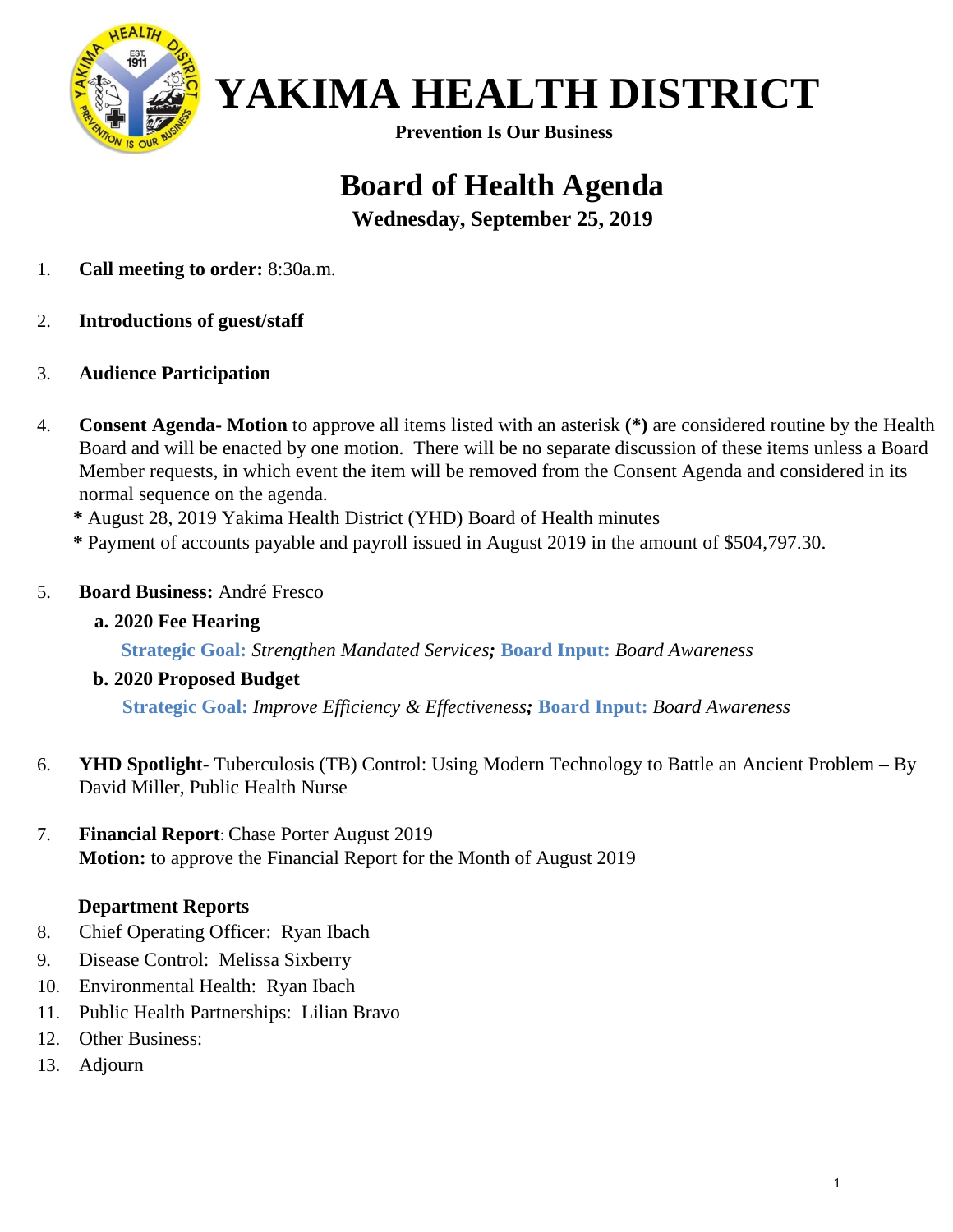

Prevention Is Our Business

## **Board of Health Minutes**

Wednesday, August 28, 2019

1. Meeting called to order by Chair, Gail Weaver, at 8:30 a.m.

#### **PRESENT**

#### **ABSENT**

 Gail Weaver, Citizen Member, Board Chair Ron Anderson, Commissioner Renee Bouchey, Citizen Member Norm Childress, Commissioner Barbara Harrer, City Representative

 Dr. Kay Funk, City Representative Mike Leita, Commissioner

#### **Yakima Health District (YHD) STAFF**

 **GUESTS AND PRESS** Dr. Curt Borden, Citizen

Andre Fresco Ryan Ibach Dr. Teresa Everson Chase Porter Melissa Sixberry Lilian Bravo Holly Myers Victoria Reyes Nathan Johnson Shawn McGee

2. **WELCOME AND INTRODUCTIONS-** Shawn McGee, Environmental Health Specialist, and Nathan Johnson, Local Emergency Response Coordinator, were welcomed by Andre Fresco.

#### 3. **AUDIENCE PARTICIPATION-** None

| 4. CONSENT AGENDA: MOTION Gail Weaver                                                      | <b>MOVE TO APPROVE:</b> Ron Anderson |
|--------------------------------------------------------------------------------------------|--------------------------------------|
| entertained a motion to approve the August 28, 2019 Yakima   <b>SECOND</b> : Renee Bouchey |                                      |
| Health District Consent Agenda.                                                            | $\checkmark$ Approved                |
|                                                                                            | $\Box$ Declined                      |
|                                                                                            | $\Box$ Amend                         |

#### **The following items were adopted upon approval of the consent agenda:**

- July 31, 2019 Yakima Health District Board of Health Minutes
- Approval of accounts payable and payroll issued in July 2019 in the amount of \$594,831.15.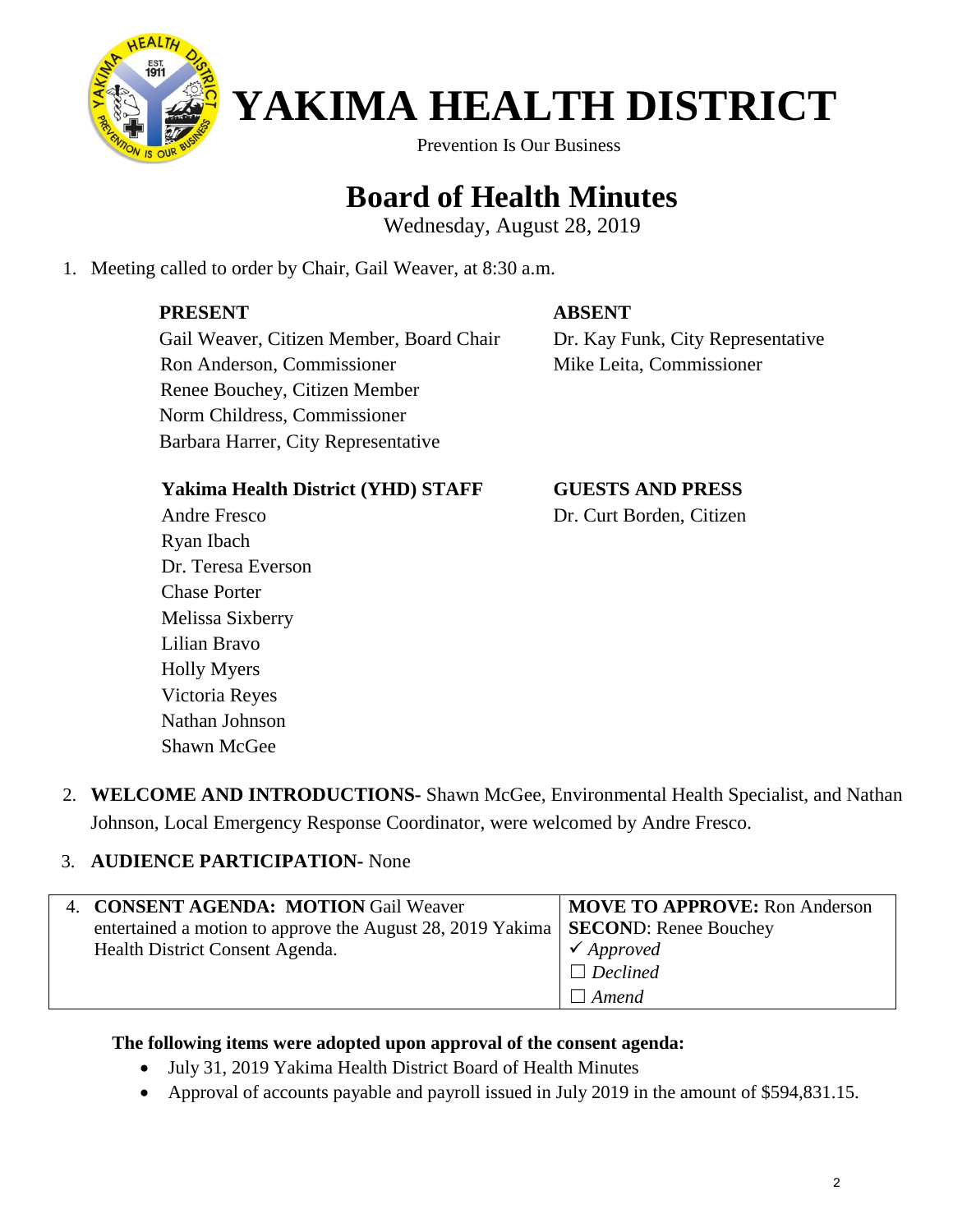

5. **[YHD SPOTLIGHT-](http://yakimacounty.us/DocumentCenter/View/19315/Spotlight-YHD-2018-Accomplishments-and-2019-Goals)** Public Health Emergency Preparedness and Response – Presented by Nathan Johnson, Local Emergency Response Coordinator. This presentation can be found on the Yakima Health District [webpage.](https://yakimacounty.us/1195/Board-of-Health)

#### 6. **BOARD BUSINESS:** Andre Fresco, Yakima Health District (YHD) Executive Director

#### a. **Accela Upgrade**

**Strategic Goal:** *Improve Efficiency & Effectiveness;* **Board Input:** *Board Awareness*  The Health District will upgrade to the newest Accela version, which is the system that is used by our Environmental Health department, in partnership with the County. The upgrade will help staff provide better service to the public, offer the public an improved license process, and allow staff to accomplish documenting work while they are on inspections. The Health District received a quote of \$9,900. There are problems currently with the newest version, so staff is working with our systems administrator to see what option is best. This will delay the upgrade but is still in process. Andre Fresco is part of an executive group with the County to help oversee the upgrade.

#### 7. **FINANCIAL REPORT**: Chase Porter July 2019 **(pages 7-13)**

#### **July 2019 Budget Summary**

We had a gain in excess revenue of approximately \$44K for the month of July, bringing our year-to-date excess revenue to \$285K.

#### **July 2019 Revenue and Expenditures**

- Annual budgeted revenues and expenditures are \$6.5M and \$6.6M, respectively.
- Year-to-date budgeted revenue and expenditures are both \$3.8M.
- Year-to-date actual revenue and expenditures are \$3.7M and \$3.4M, respectively.

#### **Program Updates** please see **(pages 7-13)**

A fee schedule was handed out to the Board. There are no changes in the fee amounts, but do have changes on the presentation. Itinerants will now be called Temporary Food Establishments, and Food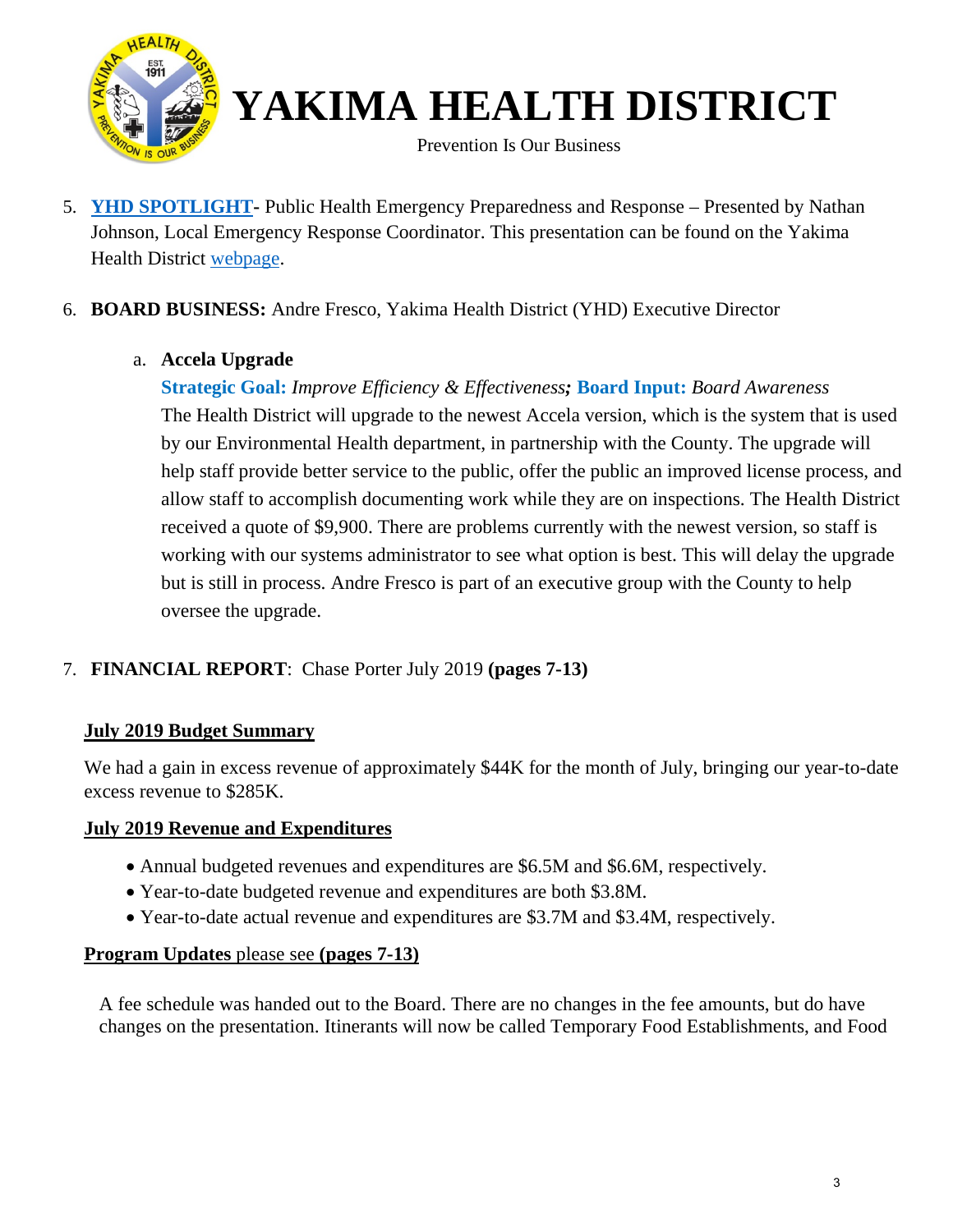

# **YAKIMA HEALTH DISTRICT**<br>Prevention Is Our Business

Services will have the hourly charges we ask for listed. Food services, on-site, solid waste, all Environmental Health services, and administration fees are listed on the fee schedule.

There was a prior period adjustment for June, due to June being a cut-off period for contract billing. There was an additional \$24K processed transactions, \$23K due to the BCCHP Program, and \$1K for the PHEPR program.

For Federal and State, there was a \$126K overage in revenue mainly due to the BCCHP Program, \$81K, secondly Medicaid Admin Billing, \$25K. The remainder is incremental program increases. The overage in the Fees and Licenses of \$69K is mainly due to food program billing, \$30K, and camping permits, \$29K. The remainder is incremental increases.

| <b>MOTION:</b> Gail Weaver entertained a motion to approve<br>8.<br>the financial report for the month of July 2019. | <b>MOVE TO APPROVE:</b> Ron Anderson<br><b>SECOND:</b> Renee Bouchey<br>$\checkmark$ Approved<br>$\Box$ Declined<br>l Amend |
|----------------------------------------------------------------------------------------------------------------------|-----------------------------------------------------------------------------------------------------------------------------|
|----------------------------------------------------------------------------------------------------------------------|-----------------------------------------------------------------------------------------------------------------------------|

#### 9. **CHIEF OPERATING OFFICER:** Ryan Ibach

#### **Vacant Positions**

There are three openings at the Yakima Health District. Interviews will begin next week for the Public Health Technician. The Director of Environmental Health was advertised this week. The Community Health Specialist position will be advertised after discussing the position internally.

#### **Fee Hearing**

We will be advertising next week for the upcoming fee hearing in September. Along with the fee hearing, the draft budget will be presented at the Board of Health meeting. In October there will be a hearing and adoption of the budget.

#### 10. **HEALTH OFFICER**: Dr. Teresa Everson

#### **Maternity Leave**

Dr. Chris Spitters will be the interim Health Officer, covering for Dr. Teresa Everson, as she will be taking a short leave of absence.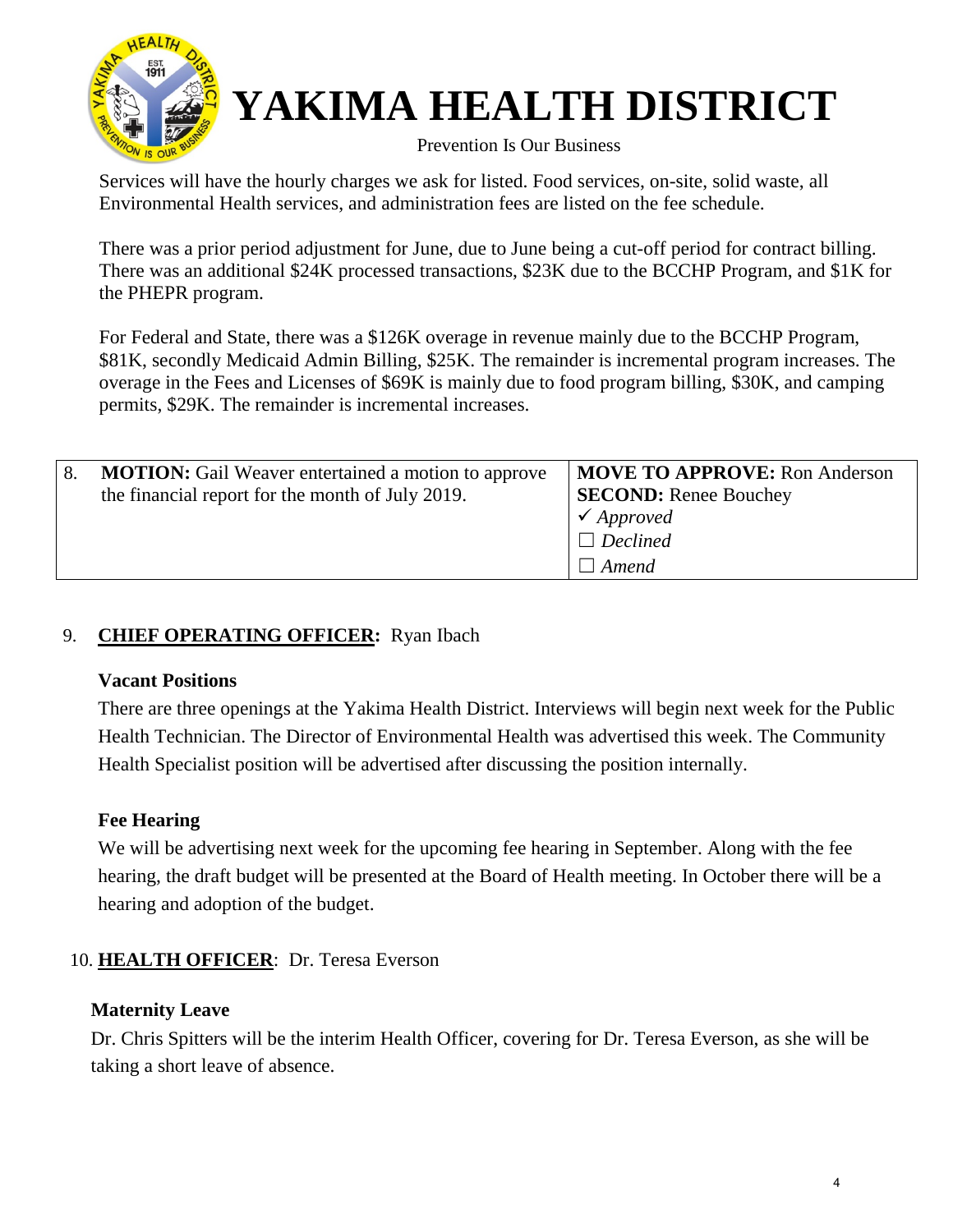

# **YAKIMA HEALTH DISTRICT**<br>Prevention Is Our Business

#### **Hepatitis A**

The nation declared an outbreak of Hepatitis A throughout the country since 2017. Washington State declared a Hepatitis A outbreak at the end of July. Yakima Health District has reached out to local providers regarding the increased Hepatitis A, and specifically asking to work with the populations most affected by it such as the homeless population.

#### **Vaping**

The Center for Disease Control and Prevention has been investigating almost 150 cases of lung disease, or hospitalizations with individuals who use vaping products. There has been one death potentially related to vaping. The Department of Health asks for local health jurisdictions to be aware of the dangers of vaping products and for providers to screen individuals for any kinds of substance use, including vaping or any inhalation of products. Vaping is aerosolization of a physical substance, usually related to tobacco.

#### 11. **DISEASE CONTROL**: Melissa Sixberry

#### **Rabies**

 The Yakima Health District put out a media news release regarding the dead bat that tested positive for Rabies near Moxee Elementary. The Communicable Disease and Environmental Health Divisions worked with our local emergency response coordinator Nathan Johnson, to send the bat for testing to the state lab and to assist the public for possible exposure and any general concerns.

#### **Influenza**

 Melissa Sixberry will be sending out letters to the laboratories for influenza surveillance this year to monitor the cases of influenza. She will also be working with Nathan Johnson in coordinating monthly flu calls with local medical agencies during the flu season.

#### **Needle Exchange Program**

 The Health District conducted their own internal surveys with clients from the Needle Exchange Program. Clients reported having 100% client satisfaction and expressed feeling they have received education about proper needle disposal.

#### 12. **ENVIRONMENTAL HEALTH (EH):** Holly Myers

#### **Cow Mortality Compost**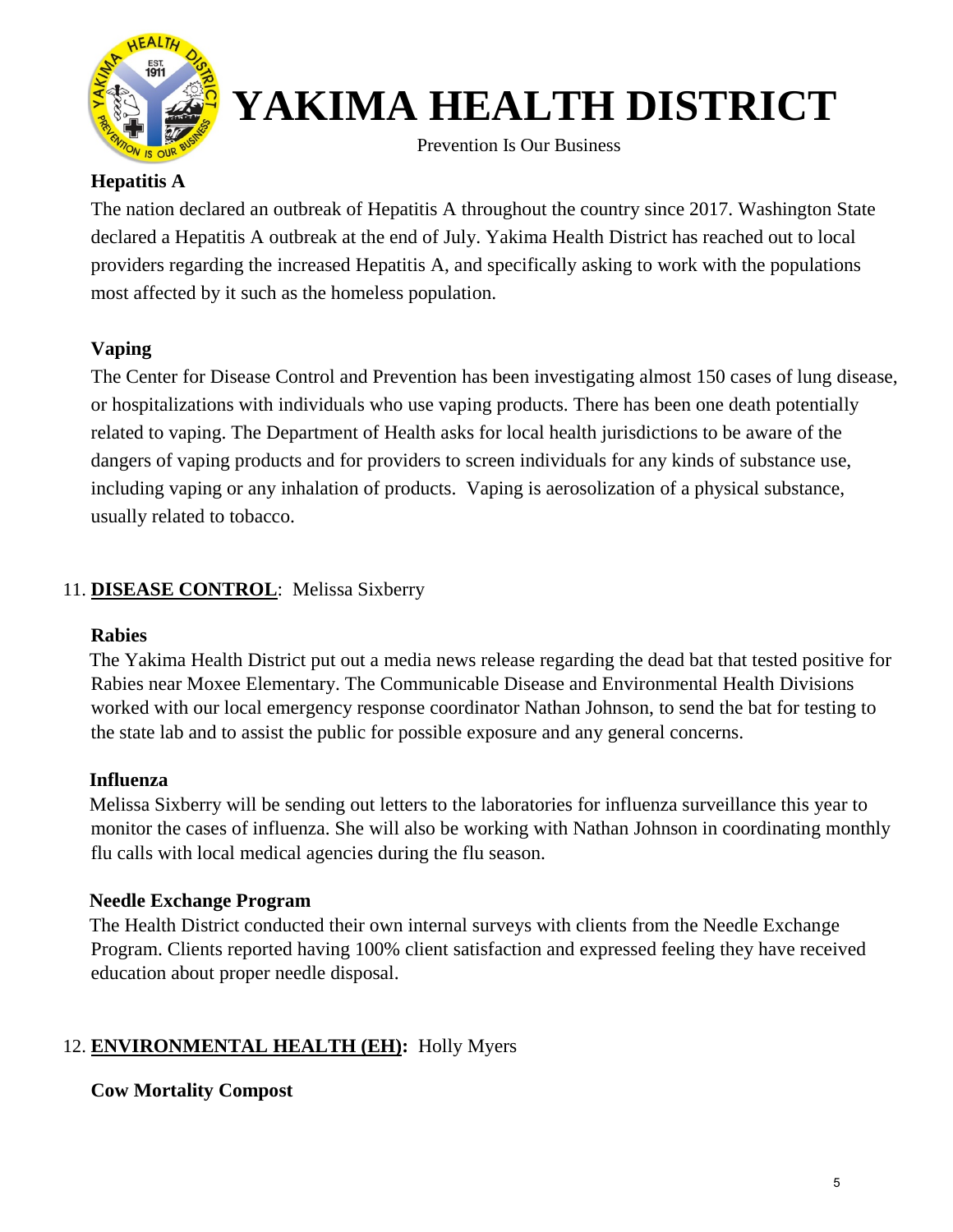

# **YAKIMA HEALTH DISTRICT**<br>Prevention Is Our Business

After six months of decomposing, both piles have successfully decomposed the deceased cows and mostly bones are only left. Both piles will be ready to be turned in a month or so, and have been maintained very well. This issue has brought better working partnerships with the Health District and other agencies, such as the Department of Ecology and Department of Agriculture.

#### **Wildfire Smoke**

Resources and closure guidance are ready to be used during wildfire season.

#### 13. **PUBLIC HEALTH PARTNERSHIPS:** Lilian Bravo

#### **Developmental Disabilities**

The Yakima Health District has been working closely with our partners at local schools, case managers, the Division of Vocational Rehabilitation, and the Developmental Disabilities Administration, to form a group called Interdevelopmental Transition Network. This is a coalition of all partners to assists individuals who are transitioning out of school. One initiative the Health District has taken on to improve this process is the Start Now program, which works with families to better prepare for individuals in the work force as early as middle school. We will be working with the Selah School District, and will be our pilot school for this program.

| 14. MOTION: Gail Weaver entertained a motion to adjourn | <b>MOVE TO APPROVE:</b> Renee Bouchey |
|---------------------------------------------------------|---------------------------------------|
| the meeting at 9:45 a.m.                                | <b>SECOND: Barbara Harrer</b>         |
|                                                         | $\checkmark$ Approved                 |
|                                                         | $\Box$ Declined                       |
|                                                         | Amend                                 |
|                                                         |                                       |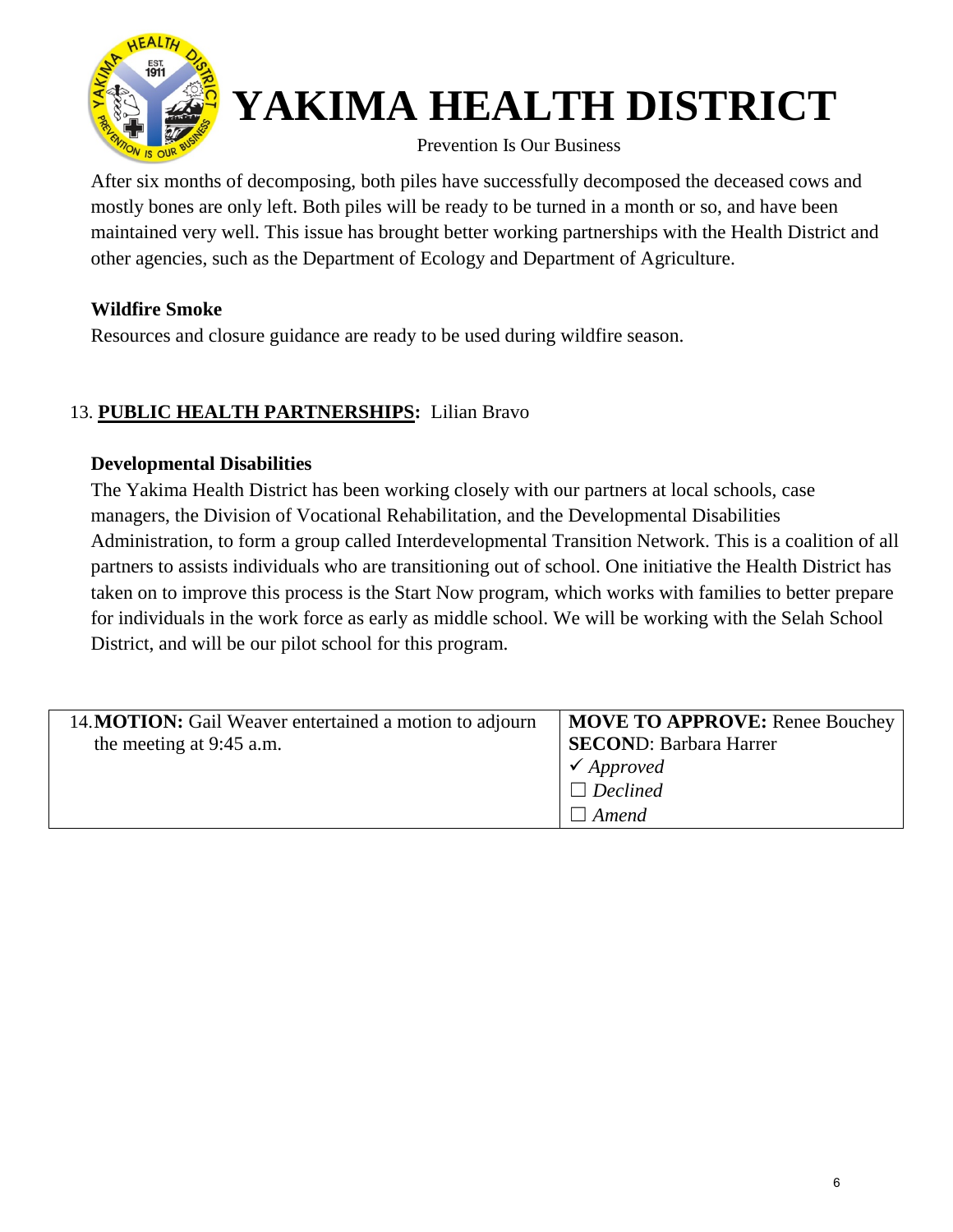#### **YAKIMA HEALTH DISTRICT BOARD OF HEALTH VOUCHERS APPROVAL**

The following vouchers/warrants are approved for payment:

| A/P Batch & Cash Voucher#       | <b>Amount</b> |              |
|---------------------------------|---------------|--------------|
| 6/30/2019 B#396462              | \$75.67       |              |
| 8/15/2019 B#396627              | \$113,517.10  |              |
| 8/30/2019 B#397012              | \$188,555.17  |              |
| 8/30/2019 B#397163              | \$11.85       |              |
| Indirect Costs- Yakima County   | \$2,142.67    |              |
| <b>GIS Fixed cost</b>           | \$574.83      |              |
| <b>Technology Services Cost</b> | \$13,010.75   |              |
| Inter-Fund 115452               | \$473.10      |              |
| Inter-Fund 115555               | \$1,431.03    |              |
|                                 |               |              |
| Total Claims & Warrants, above  |               | \$319,792.17 |
| Payroll Remittance to Key Bank  |               |              |
| B#115412                        | \$70,262.08   |              |
| 115389                          | \$100.00      |              |
| 95302                           | \$164,270.84  |              |
| 95433                           | \$68.11       |              |
| 95434                           | $-52,483.21$  |              |
| 95438                           | $-547,212.69$ |              |
| Total payroll paid this month   |               |              |
| <b>Total Payroll</b>            |               | \$185,005.13 |
| <b>TOTAL PAYMENTS</b>           |               | \$504,797.30 |

All of the above June & August expenditures are approved for payment in the amount of **\$504,797.30** this 25th day of September 2019.

**\_\_\_\_\_\_\_\_\_\_\_\_\_\_\_\_\_\_\_\_\_\_\_\_\_\_\_\_\_\_\_\_**

**Board of Health Chair**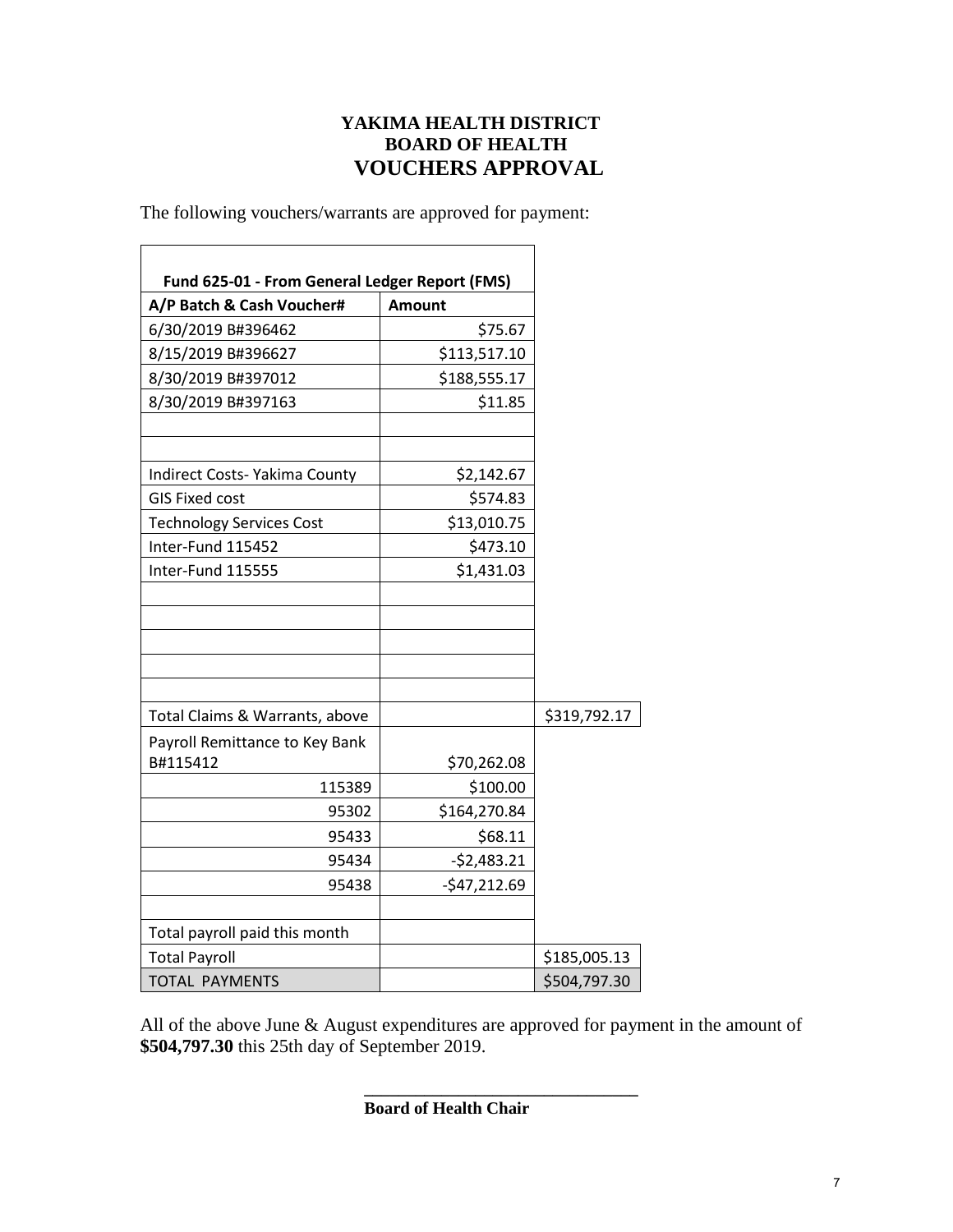

Yakima Health District 1210 Ahtanum Ridge Drive Union Gap, WA 98903 Phone  $(509)$  249-6549 Fax (509) 249-6649

#### **YAKIMA COUNTY HEALTH DISTRICT**

**For the month of August 2019**

#### **REVIEW OF PRELIMINARY FINANCIAL STATEMENTS**

#### **66.67% OF THE BUDGET**

| Year to date: as of July 2019         | Net Income (Loss)        | 285,310 |  |
|---------------------------------------|--------------------------|---------|--|
| For the Month of August 2019- ACTUALS | Net Income (Loss)        | 50,704  |  |
| subtotal                              |                          | 336,015 |  |
| <b>Prior period adjustment</b>        |                          | ۰       |  |
|                                       |                          |         |  |
| <b>August 2019</b>                    | <b>Net Income (Loss)</b> | 336,015 |  |

#### **Budget to Actual comparison- Year to date as of 8/31/2019**

|                                                  | Revenue                                                        |        | <b>Expenditures</b>                                         |        |
|--------------------------------------------------|----------------------------------------------------------------|--------|-------------------------------------------------------------|--------|
| Fiscal Year 2019 Total Adopted Budget            | 6,469,128                                                      |        | 6,589,516                                                   |        |
| <b>Allocated Budget YTD</b>                      | 4,312,752                                                      |        | 4,393,009                                                   |        |
| Budget % to total adopted budget                 | 66.67%                                                         |        | 66.67%                                                      |        |
|                                                  |                                                                |        |                                                             |        |
| <b>Subtotals Actuals</b>                         | 4,242,545                                                      | 65.58% | 3,902,875                                                   | 59.23% |
| Actuals - Pass Thru Programs (Indirect Costs)    | 0                                                              |        | 3,656                                                       | 0.06%  |
| <b>Total Actuals</b>                             | 4,242,545                                                      |        | 3,906,530                                                   |        |
| Total actuals % to total adopted budget          | 65.58%                                                         |        | 59.28%                                                      |        |
|                                                  |                                                                |        |                                                             |        |
| Actual compared to total adopted budget          | (2, 226, 583)                                                  |        | (2,682,986)                                                 |        |
| <b>Actual compared to allocated budget - YTD</b> | (70, 207)                                                      |        | (486, 479)                                                  |        |
| As of August 31, 2019                            | <b>Actual Revenue is</b><br>less than budget by<br>this amount |        | Actual Expenditure is<br>less than budget by<br>this amount |        |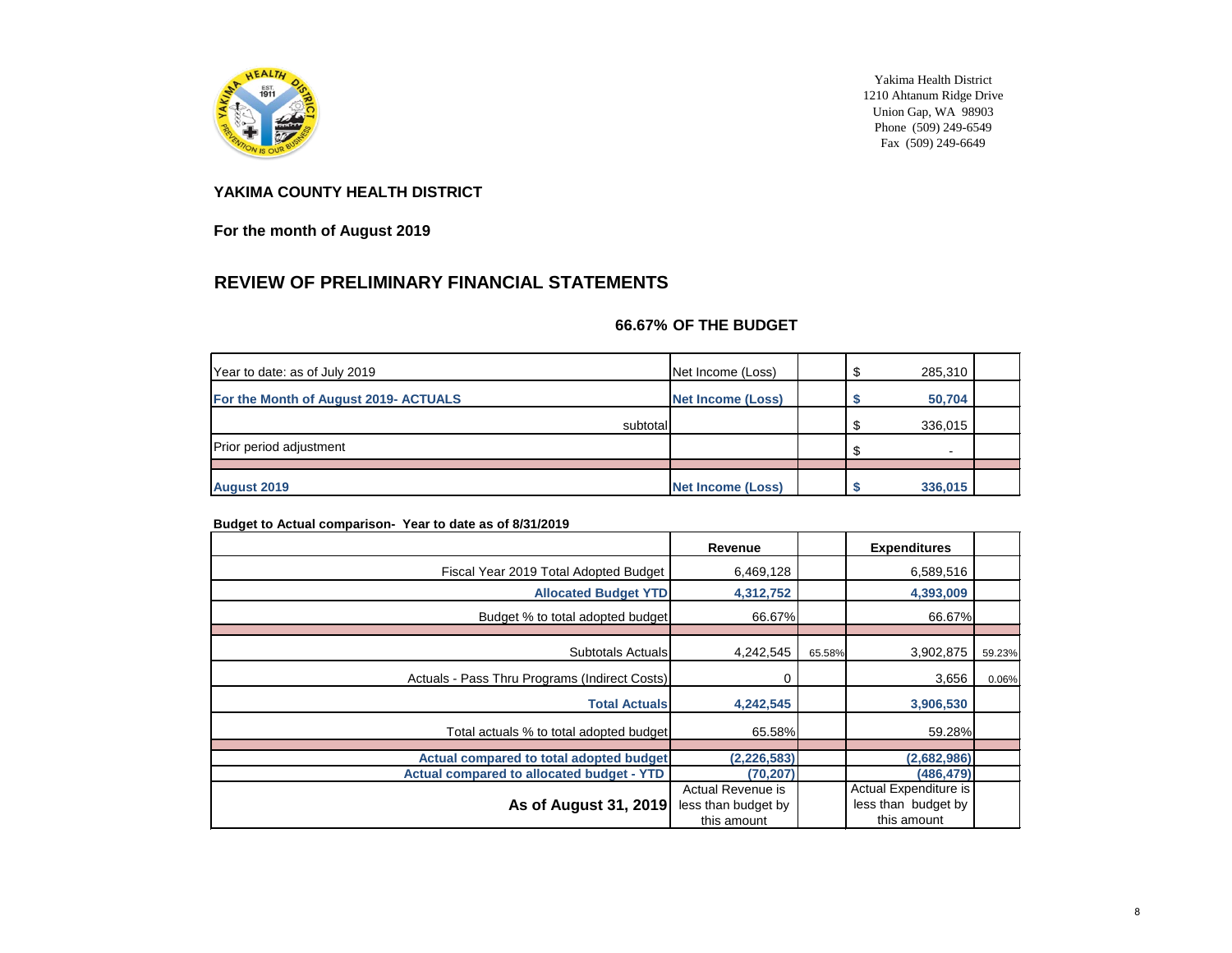

### **Yakima Health District**

**Income Statement**

| F M<br><b>August 2019</b>               |               | Monthly       |                   |               | Year-to-Date  | <b>Year-End</b>   |             |           |  |
|-----------------------------------------|---------------|---------------|-------------------|---------------|---------------|-------------------|-------------|-----------|--|
|                                         |               |               |                   |               |               |                   |             | 4 Mo's    |  |
|                                         | <b>Actual</b> | <b>Budget</b> | <b>Difference</b> | <b>Actual</b> | <b>Budget</b> | <b>Difference</b> | 2019 Budget | Remaining |  |
| Revenue                                 |               |               |                   |               |               |                   |             |           |  |
| <b>Public Health Funding</b>            | 87,707        | 87,707        | (0)               | 701,655       | 701,655       | (0)               | 1,052,482   | 350,827   |  |
| <b>Foundational Public Health</b>       |               | 11,577        | (11, 577)         |               | 92,615        | (92, 615)         | 138,923     | 138,923   |  |
| Federal                                 | 82,379        | 69,529        | 12,850            | 634,391       | 556,233       | 78,158            | 834,350     | 199,959   |  |
| <b>State</b>                            | 34,587        | 24,586        | 10,001            | 267,960       | 196,689       | 71,271            | 295,034     | 27,074    |  |
| Yakima County                           | 12,500        | 12,500        |                   | 100,000       | 100,000       |                   | 150,000     | 50,000    |  |
| Fees, Permits Licensing                 | 108,679       | 105,221       | 3,458             | 913,823       | 841,767       | 72,056            | 1,262,651   | 348,828   |  |
| <b>Developmental Disabilities</b>       | 193,410       | 213,853       | (20, 443)         | 1,474,758     | 1,710,825     | (236,068)         | 2,566,238   | 1,091,480 |  |
| Nongovernmental Contributions           |               | 10,371        | (10, 371)         | 7,050         | 82,967        | (75, 917)         | 124,450     | 117,400   |  |
| Investment Income                       | 13,365        | 3,750         | 9,615             | 139,761       | 30,000        | 109,761           | 45,000      | (94, 761) |  |
| Other                                   | 196           |               | 196               | 3,147         |               | 3,147             |             | (3, 147)  |  |
| <b>Total Revenue</b>                    | 532,823       | 539,094       | (6, 271)          | 4,242,545     | 4,312,752     | (70, 207)         | 6,469,128   | 2,226,583 |  |
| <b>Expenses</b>                         |               |               |                   |               |               |                   |             |           |  |
| Salaries & Wages                        | 161,856       | 163,162       | (1, 307)          | 1,283,952     | 1,305,299     | (21, 347)         | 1,957,950   | 673,998   |  |
| <b>Benefits-Direct</b>                  | 59,237        | 67,106        | (7,868)           | 481,253       | 536,844       | (55, 591)         | 805,266     | 324,013   |  |
| Payroll Expense                         | 221,093       | 230,268       | (9, 175)          | 1,765,205     | 1,842,143     | (76, 937)         | 2,763,216   | 998,011   |  |
| <b>Enhanced Program</b>                 |               | 25,000        | (25,000)          | 9,132         | 200,000       | (190, 868)        | 300,000     | 290,868   |  |
| Advertising/Promotional                 | 886           | 1,354         | (468)             | 4,281         | 10,833        | (6, 553)          | 16,250      | 11,969    |  |
| <b>BOH Meeting Supplies</b>             | 49            | 83            | (34)              | 136           | 667           | (531)             | 1,000       | 864       |  |
| <b>Computer Expense</b>                 | 1,194         | 763           | 431               | 2,468         | 6,105         | (3,637)           | 9,158       | 6,690     |  |
| Copies & Printing                       | 2,890         | 1,625         | 1,265             | 21,728        | 13,000        | 8,728             | 19,500      | (2, 228)  |  |
| <b>Employee Recognition</b>             | 157           | 53            | 104               | 500           | 420           | 80                | 630         | 130       |  |
| <b>Janitorial Services</b>              | 1,605         | 2,583         | (978)             | 18,262        | 20,667        | (2, 404)          | 31,000      | 12,738    |  |
| <b>Janitorial Supplies</b>              | 395           | 267           | 128               | 1,629         | 2,133         | (504)             | 3,200       | 1,571     |  |
| <b>Membership Dues</b>                  | 336           | 1,282         | (946)             | 15,110        | 10,257        | 4,853             | 15,385      | 275       |  |
| <b>Office Supplies</b>                  | 351           | 1,150         | (799)             | 3,037         | 9,200         | (6, 163)          | 13,800      | 10,763    |  |
| <b>Operating Supplies</b>               | 1,370         | 1,564         | (194)             | 11,504        | 12,511        | (1,007)           | 18,767      | 7,263     |  |
| Postage                                 | 691           | 958           | (267)             | 5,407         | 7,667         | (2, 259)          | 11,500      | 6,093     |  |
| Telephone                               | 3,043         | 2,356         | 687               | 20,561        | 18,850        | 1,711             | 28,275      | 7,714     |  |
| Professional Services - Accounting      |               | 1,667         | (1,667)           | 18,859        | 13,333        | 5,525             | 20,000      | 1,141     |  |
| Professional Services - County Indirect | 2,143         | 1,276         | 866               | 17,141        | 10,210        | 6,931             | 15,315      | (1,826)   |  |
| Professional Services - Health Officer  | 2,974         | 6,667         | (3,692)           | 32,465        | 53,333        | (20, 869)         | 80,000      | 47,535    |  |
| Professional Services - Legal           |               | 1,246         | (1,246)           | 10,949        | 9,967         | 982               | 14,950      | 4,001     |  |
| Professional Services - Technology      | 13,011        | 13,118        | (107)             | 104,664       | 104,941       | (278)             | 157,412     | 52,749    |  |
| Professional Services - Other           | 866           | 8,047         | (7, 180)          | 76,266        | 64,372        | 11,894            | 96,558      | 20,292    |  |
| Provider Serv-Medical (Fed)             | 24,981        | 16,663        | 8,318             | 219,489       | 133,307       | 86,182            | 199,960     | (19, 529) |  |
| Provider Serv-Medical (State)           | 17,428        | 8,837         | 8,591             | 66,916        | 70,693        | (3, 777)          | 106,040     | 39,124    |  |
| Provider Services - DD                  | 175,357       | 188,730       | (13, 373)         | 1,318,346     | 1,509,841     | (191, 494)        | 2,264,761   | 946,415   |  |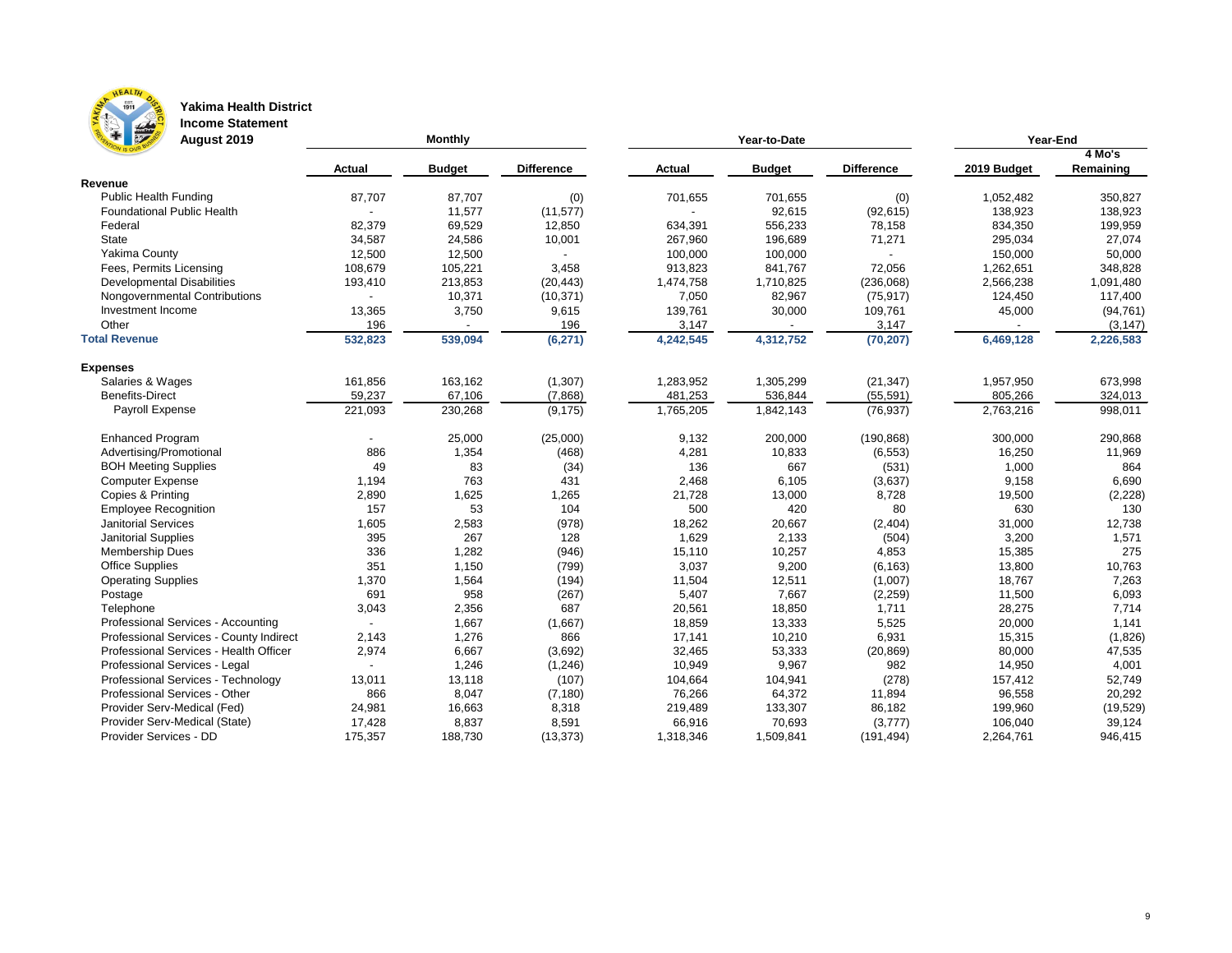

### **Yakima Health District**

**Income Statement**

| <b>THE REAL</b><br><b>August 2019</b> |               | <b>Monthly</b> |                   |               | Year-to-Date  | Year-End          |             |            |  |
|---------------------------------------|---------------|----------------|-------------------|---------------|---------------|-------------------|-------------|------------|--|
|                                       |               |                |                   |               |               |                   |             | 4 Mo's     |  |
|                                       | <b>Actual</b> | <b>Budget</b>  | <b>Difference</b> | <b>Actual</b> | <b>Budget</b> | <b>Difference</b> | 2019 Budget | Remaining  |  |
| <b>Expenses (Cont.)</b>               |               |                |                   |               |               |                   |             |            |  |
| <b>Contracted Services</b>            | 460           | 4,117          | (3,657)           | 10,152        | 32,933        | (22, 781)         | 49,400      | 39,248     |  |
| Temp Worker                           |               | 208            | (208)             |               | 1,667         | (1,667)           | 2,500       | 2,500      |  |
| <b>Client's Related Expenses</b>      | $\sim$        | 42             | (42)              | 2,239         | 333           | 1,905             | 500         | (1,739)    |  |
| <b>Interpreting Services</b>          |               | 38             | (38)              |               | 300           | (300)             | 450         | 450        |  |
| Laboratory & Pharmacy Supplies        | 158           | 496            | (338)             | 5,285         | 3,967         | 1,318             | 5,950       | 665        |  |
| <b>Bank Fees</b>                      |               | 92             | (92)              | 410           | 733           | (324)             | 1,100       | 690        |  |
| Fuel                                  | 2,184         | 1,517          | 667               | 12,532        | 12,134        | 398               | 18,201      | 5,669      |  |
| Insurance                             | 3,378         | 3,378          | 0                 | 27,025        | 27,025        |                   | 40,538      | 13,513     |  |
| <b>Miscellaneous</b>                  | 12            | 333            | (322)             | 2,692         | 2,667         | 25                | 4,000       | 1,308      |  |
| <b>Operating Rental &amp; Leases</b>  | 5,079         | 6,765          | (1,686)           | 48,514        | 54,118        | (5,604)           | 81,177      | 32,663     |  |
| <b>Rent Storage</b>                   | 219           | 209            | 10                | 1,752         | 1,673         | 79                | 2,509       | 757        |  |
| Repair & Maintenance (Car/Bldg.)      | 356           | 1,498          | (1, 142)          | 19,764        | 11,983        | 7,781             | 17,975      | (1,789)    |  |
| Small Tools & Equip/Asset Repl.       |               | 535            | (535)             | 8,522         | 4,283         | 4,239             | 6,425       | (2,097)    |  |
| Training                              | 199           | 4,751          | (4, 552)          | 7,490         | 38,007        | (30, 516)         | 57,010      | 49,520     |  |
| <b>Travel</b>                         | 4,035         | 14,268         | (10, 233)         | 59,180        | 114,140       | (54,960)          | 171,210     | 112,030    |  |
| <b>Utilities</b>                      | 1,986         | 2,089          | (103)             | 15,229        | 16,713        | (1, 484)          | 25,070      | 9,841      |  |
| Close Out Indirect Program            | (5,079)       | (5,968)        | 889               | (48, 514)     | (47, 744)     | (770)             | (71, 616)   | (23, 102)  |  |
| Less Pass-Through Expenses            | (1,688)       | (797)          | (892)             | (9,797)       | (6, 373)      | (3, 423)          | (9, 560)    | 237        |  |
| <b>Total Expenses</b>                 | 482,119       | 549,126        | (67,007)          | 3,906,530     | 4,393,009     | (486, 479)        | 6,589,516   | 2,682,986  |  |
| <b>Excess/(Loss on) Revenue</b>       | 50,704        | (10, 032)      | 60,737            | 336,015       | (80, 257)     | 416,272           | (120, 388)  | (456, 403) |  |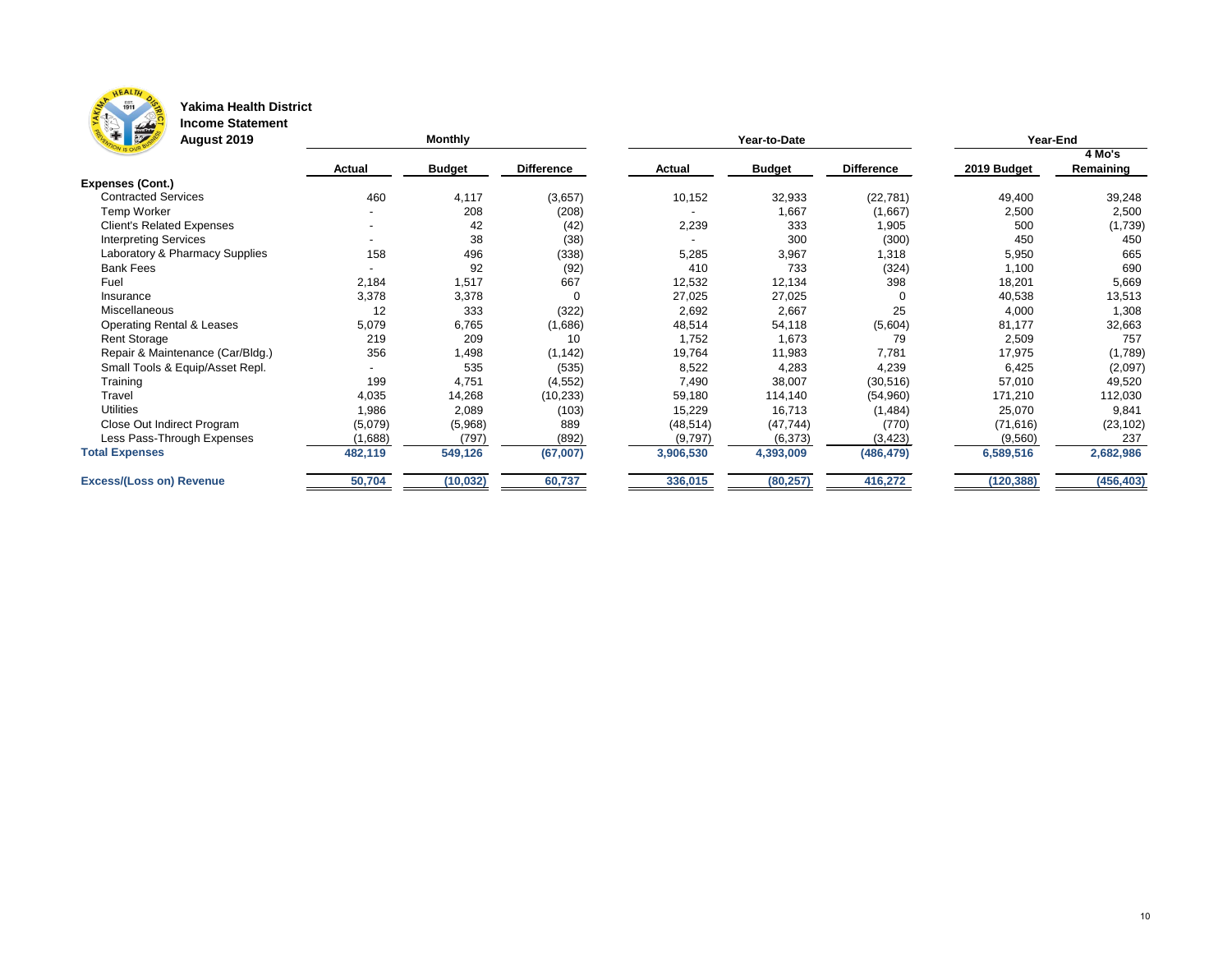### **YAKIMA HEALTH DISTRICT Preliminary Monthly Financial Summary by Program for August 2019 Yrly Budget Rev Yrly budget Exp**

|                                | <b>Budget YTD Percentage</b>                                   | 66.67%          |                             |                | 65.58%                   | 59.34%                      |                         | 6,469,128<br>66.67% | 6,589,516 Original<br>66.67% |              |                                         |                                             |                                     |                                                      |                              |
|--------------------------------|----------------------------------------------------------------|-----------------|-----------------------------|----------------|--------------------------|-----------------------------|-------------------------|---------------------|------------------------------|--------------|-----------------------------------------|---------------------------------------------|-------------------------------------|------------------------------------------------------|------------------------------|
| <b>Actual - Current Month</b>  |                                                                |                 | Actual - Year to Date (YTD) |                |                          | Budget - Year To Date (YTD) |                         |                     | Year to date                 | Year to date | Admin &<br>Support<br>Programs          |                                             |                                     |                                                      |                              |
| $rac{\text{Prog}}{\text{No.}}$ | <b>Program Description</b>                                     | <b>Revenue</b>  | <b>Expense</b>              | $Net$          | Revenue                  | Expense                     | $Net$                   | Revenue             | <b>Expense</b>               | Net          | Amount (Over) or<br><b>Under Budget</b> | <b>Actuals</b><br><u>(Expenses</u><br>only) | <b>Budget</b><br>(Expenses<br>only) | <b>Amount</b><br>(Over) or<br>Under<br><b>Budget</b> | Comments                     |
|                                | 111 YHD Vehicles                                               | $\sim$          | (883)                       | 883            | $\overline{\phantom{a}}$ | (5,323)                     | 5,323                   | $\sim$              | $\sim$                       | $\sim$       | 5,323                                   |                                             |                                     |                                                      |                              |
|                                | 100 Administrator & Health Officer                             | 13,365          | $\overline{0}$              | 13,365         | 139,761                  | $\sim$                      | 139,761                 | 30,000              |                              | 30,000       | 109,761                                 | 238,642                                     | 256,130                             |                                                      | 17,488 Gain on Inv. Interest |
|                                | 110 Information Systems                                        | <b>Section</b>  | $\sim$                      | A.             |                          | 28,679                      | (28, 679)               | $\sim$              | $\sim$                       | ٠.           | (28, 679)                               | 11,291                                      | 49,669                              |                                                      | 38,378 FPHS Funds - \$28,679 |
|                                | 113 Strategic Planning and Partnership                         | 13,769          | 8,757                       | 5,012          | 112,458                  | 124,958                     | (12, 499)               | 145,341             | 140,981                      | 4,361        | (16, 860)                               |                                             |                                     |                                                      | FPHS Funds - \$94,778        |
|                                | 120 Community Health Administration                            | $\sim$          | $\sim$                      | $\sim$         | $\sim$                   | $\sim$                      |                         | $\sim$              | $\sim$                       | $\sim$       | $\sim$                                  | 16,813                                      | 12,969                              | (3,844)                                              |                              |
|                                | 130 Building, Fixtures                                         | and the         | (0)                         | 0 <sup>1</sup> | <b>м.</b>                | $\sim$                      |                         | $\sim$              | $\sim$                       | $\sim$       | $\sim$                                  | 48,514                                      | 54,117                              | 5,603                                                |                              |
|                                | 150 EH Administration                                          | $\sim$          | $\overline{\phantom{a}}$    | $\sim$         | $\sim$                   | $\sim$                      |                         | $\sim$              | $\sim$                       | $\sim$       | $\sim$                                  | 83,490                                      | 79,115                              | (4,376)                                              |                              |
|                                | 160 Business Management                                        | 196             | 206                         | (10)           | 817                      | 775                         | 42                      |                     |                              | ٠.           | 42                                      | 192,734                                     | 213,346                             | 20,612                                               |                              |
|                                | 161 Bus Mgmt Unallocated                                       | 3,333           | 494                         | 2,840          | 26,667                   | 21,355                      | 5,312                   | 26,667              | 24,220                       | 2,447        | 2,865                                   |                                             |                                     |                                                      |                              |
|                                | 170 Personnel                                                  | $\sim$ 10 $\pm$ | (0)                         | 0 <sup>1</sup> | $\sim$                   |                             | (0)                     | $\sim$              | $\sim$                       | $\sim$       | (0)                                     | 25,453                                      | 16,429                              | (9,024)                                              |                              |
|                                | 171 Agency Training                                            | 917             | 96                          | 821            | 7,333                    | 13,875                      | (6, 541)                | 7,333               | 4,509                        | 2,825        | (9,366)                                 |                                             |                                     |                                                      | Staff training               |
|                                | 172 HR Legal/Sound Employment                                  | 708             |                             | 708            | 5,667                    |                             | 5,667                   | 5,667               | 2,800                        | 2,867        | 2,800                                   |                                             |                                     |                                                      |                              |
|                                | 173 Kresge Contribution                                        | $\sim 10$       |                             | $\sim$         |                          | 11,618                      | $(11,618)$ <sup>-</sup> | 82,967              | 82,967                       | ٠.           | (11,618)                                |                                             |                                     |                                                      | Revenue received PY          |
|                                | 221 SNAP ED                                                    | 2,588           | 2,338                       | 250            | 13,340                   | 11,340                      | 2,000                   | 20,382              | 18,382                       | 2,000        | ÷                                       |                                             |                                     |                                                      |                              |
|                                | 223 Tobacco Prevention & Education                             | 175             | 175                         |                | 13,485                   | 13,485                      |                         | 5,333               | 5,333                        | ۰.           | $\sim$                                  |                                             |                                     |                                                      |                              |
|                                | 225 Child Death Review                                         | 542             |                             | 542            | 4,333                    | 602                         | 3,731                   | 4,333               | 3,336                        | 997          | 2,734                                   |                                             |                                     |                                                      |                              |
|                                | 290 Medicaid Admin Match-YHD                                   | 19,885          | 912                         | 18,973         | 73,343                   | 7,145                       | 66,198                  | 33,333              | 10,593                       | 22,741       | 43,457                                  |                                             |                                     |                                                      | <b>Qrtrly Billing</b>        |
|                                | 309 Medical Records                                            | 712             | 491                         | 221            | 4,873                    | 2,764                       | 2,109                   | 4,333               | 2,549                        | 1,785        | 325                                     |                                             |                                     |                                                      |                              |
|                                | 320 DOHCC - Immunizations                                      | $\sim$ $-$      |                             | (1)            |                          |                             | (4)                     | ۰.                  |                              | ۰.           | (4)                                     |                                             |                                     |                                                      |                              |
|                                | 321 DOHCC-Prenatal Hep B                                       | 292             |                             | 292            | 2,333                    | $\blacksquare$              | 2,333                   | 3,000               | 956                          | 2,044        | 289                                     |                                             |                                     |                                                      |                              |
|                                | 322   Immunization Promotion                                   | 1,441           | 893                         | 548            | 11,747                   | 10,809                      | 938                     | 14,575              | 12,165                       | 2,410        | (1, 472)                                |                                             |                                     |                                                      |                              |
|                                | 325 State Vaccine Monitoring                                   | $\sim$ $-$      | 72                          | (72)           | 800                      | 622                         | 178                     | $\sim$              | $\sim$                       | $\sim$       | 178                                     |                                             |                                     |                                                      |                              |
|                                | 331 STD - DOH staff                                            | 1,639           | 1,098                       | 542            | 12,027                   | 9,935                       | 2,092                   | 11,648              | 10,033                       | 1,615        | 477                                     |                                             |                                     |                                                      |                              |
|                                | 332 STD-Yakima                                                 | 10,748          | 9,571                       | 1,177          | 90,787                   | 83,582                      | 7,205                   | 101,667             | 98,573                       | 3,094        | 4,111                                   |                                             |                                     |                                                      |                              |
|                                | 349 Tuberculosis Program                                       | 19,583          | 21,920                      | (2,337)        | 160,847                  | 165,303                     | (4, 457)                | 135,699             | 132,546                      | 3,153        | (7,610)                                 |                                             |                                     |                                                      | FPHS - \$12,530              |
|                                | 350 HIV Testing                                                | 8,070           | 8,070                       | $\sim$         | 64,993                   | 64,993                      |                         | 66,023              | 66,023                       | ۰.           | $\blacksquare$                          |                                             |                                     |                                                      |                              |
|                                | 351 HIV PrEP                                                   | 583             | 583                         | $\sim$         | 7,402                    | 7,402                       |                         | 6,006               | 6,006                        | $\sim$       | $\sim$                                  |                                             |                                     |                                                      |                              |
|                                | 352 Adult Viral Hepatitis                                      | 4,943           | 4,541                       | 402            | 56,093                   | 51,952                      | 4,141                   | 51,894              | 49,230                       | 2,664        | 1,477                                   |                                             |                                     |                                                      |                              |
|                                | 390 Other Comm Diseases                                        | 25,667          | 24,725                      | 942            | 224,233                  | 214,185                     | 10,049                  | 288,615             | 284,445                      | 4,170        | 5,879                                   |                                             |                                     |                                                      |                              |
|                                | 430 Colon Screening                                            | 4,328           | 4,429                       | (102)          | 36,651                   | 34,525                      | 2,126                   | 29,447              | 27,604                       | 1,843        | 283                                     |                                             |                                     |                                                      |                              |
|                                | <b>Breast/Cervical Cancer-Direct</b><br>431 Services/Operation | 62,657          | 60,411                      | 2,246          | 444,780                  | 429,955                     | 14,825                  | 349,404             | 344,805                      | 4,599        | 10,226                                  |                                             |                                     |                                                      |                              |
|                                | 432 Komen Funding                                              |                 |                             | $\sim$         | 7,000                    | 1,500                       | 5,500                   | ۰.                  | $\sim$                       | $\sim$       | 5,500                                   |                                             |                                     |                                                      |                              |
|                                | 450 Wisewoman                                                  | 2,441           | 3,231                       | (789)          | 10,633                   | 13,022                      | (2,389)                 | $\sim$              | $\sim$                       | ۰.           | (2,389)                                 |                                             |                                     |                                                      | New Porgram                  |
|                                | 520 Drinking Water                                             | 7,157           | 7,531                       | (375)          | 46,833                   | 42,276                      | 4,557                   | 46,667              | 45,600                       | 1,067        | 3,490                                   |                                             |                                     |                                                      |                              |
|                                | 522 Water Quality- Sanitary Survey                             | 333             | 2,482                       | (2, 149)       | 7,026                    | 7,362                       | (336)                   | 8,000               | 6,053                        | 1,947        | (2, 283)                                |                                             |                                     |                                                      |                              |
|                                | 523 DOE Well Drilling Inspections                              | 1,667           | 2,223                       | (556)          | 28,208                   | 19,375                      | 8,833                   | 20,000              | 17,299                       | 2,701        | 6,132                                   |                                             |                                     |                                                      |                              |
|                                | 530 Solid Waste Permits/Tonnage                                | 3,135           | 2,417                       | 718            | 29,673                   | 28,818                      | 855                     | 30,087              | 29,591                       | 497          | 359                                     |                                             |                                     |                                                      |                              |
|                                | 531 Solid Waste Nuisances                                      | 3,655           | 2,410                       | 1,245          | 36,898                   | 34,743                      | 2,155                   | 38,023              | 35,457                       | 2,566        | (411)                                   |                                             |                                     |                                                      |                              |
|                                | 532 Solid Waste Facilities                                     | 2,482           | 487                         | 1,995          | 19,864                   | 5,826                       | 14,038                  | 28,758              | 18,893                       | 9,865        | 4,174                                   |                                             |                                     |                                                      |                              |
|                                | 533 Bio-Solids                                                 |                 | 108                         | (108)          | 1,431                    | 1,369                       | 62                      | 2,695               | 2,297                        | 398          | (336)                                   |                                             |                                     |                                                      |                              |
|                                | 534 Proper Syringes Program Outreach                           | 653             | 666                         | (12)           | 3,752                    | 4,129                       | (377)                   | 4,431               | 4,065                        | 365          | (742)                                   |                                             |                                     |                                                      |                              |
|                                | 540 OSS & Land Develop                                         |                 |                             |                |                          |                             |                         |                     | 271,067 270,997              | 70           | 20,667                                  |                                             |                                     |                                                      |                              |

| Internal Serv- Vehicles/Copiers   Personal Health Program |                           |
|-----------------------------------------------------------|---------------------------|
| Admin & Support                                           | Communicable Disease Prog |
| Assets replacements/PERS1                                 | Adult Hepatitis Program   |
| Agency Trg/HR Legal                                       | Breast & Colon Program    |

| Environ. Health Program          |
|----------------------------------|
| Developmental Disability Program |
| Vital Records                    |
| Indirect cost Rate Allocation    |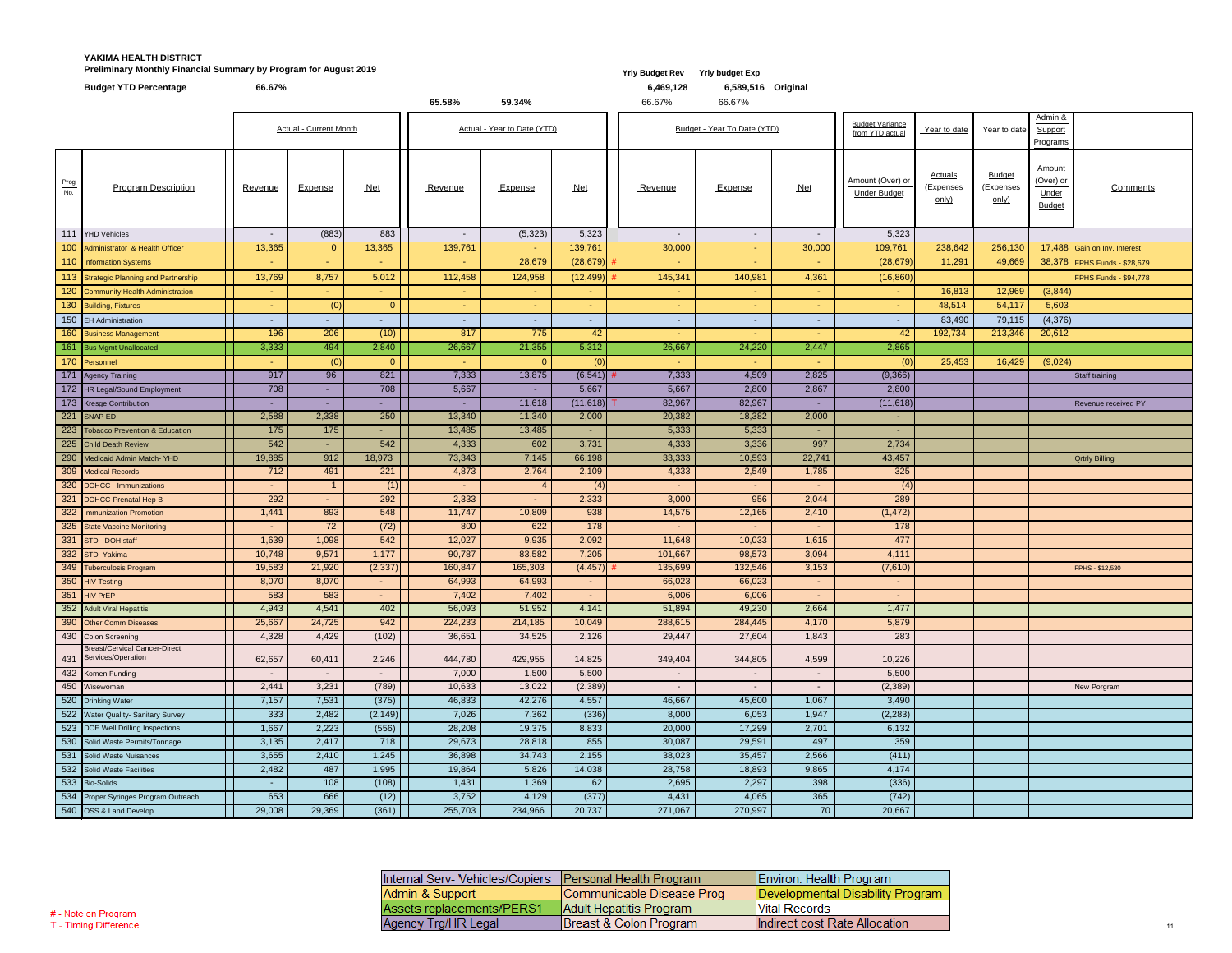### **YAKIMA HEALTH DISTRICT Preliminary Monthly Financial Summary by Program for August 2019** *Yrly Budget Rev**Yrly Budget Rev**Yrly budget Exp*

|                                | <b>Budget YTD Percentage</b>           | 66.67%  |                               |                 |            |                             |          | 6,469,128       | 6,589,516 Original          |                 |                                           |                                      |                                     |                                               |                        |
|--------------------------------|----------------------------------------|---------|-------------------------------|-----------------|------------|-----------------------------|----------|-----------------|-----------------------------|-----------------|-------------------------------------------|--------------------------------------|-------------------------------------|-----------------------------------------------|------------------------|
|                                |                                        |         |                               |                 | 65.58%     | 59.34%                      |          | 66.67%          | 66.67%                      |                 |                                           |                                      |                                     |                                               |                        |
|                                |                                        |         | <b>Actual - Current Month</b> |                 |            | Actual - Year to Date (YTD) |          |                 | Budget - Year To Date (YTD) |                 | <b>Budget Variance</b><br>from YTD actual | Year to date                         | Year to date                        | Admin &<br>Support<br>Programs                |                        |
| $rac{\text{Prog}}{\text{No.}}$ | <b>Program Description</b>             | Revenue | <b>Expense</b>                | <u>Net</u>      | Revenue    | <b>Expense</b>              | $Net$    | Revenue         | <b>Expense</b>              | <u>Net</u>      | Amount (Over) or<br><b>Under Budget</b>   | <b>Actuals</b><br>(Expenses<br>only) | <b>Budget</b><br>(Expenses<br>only) | Amount<br>(Over) or<br>Under<br><b>Budget</b> | Comments               |
|                                | 550 Vector                             | 1,417   | 1,241                         | 175             | 11,333     | 4,595                       | 6,738    | 11,333          | 11,099                      | 235             | 6,504                                     |                                      |                                     |                                               | FPHS - \$2,936         |
|                                | 560 Food Inspections                   | 41,316  | 33,977                        | 7,339           | 333,350    | 288,053                     | 45,297   | 290,000         | 289,694                     | 306             | 44,991                                    |                                      |                                     |                                               |                        |
| 561                            | Food Education                         | 1,524   | 4,731                         | (3,207)         | 50,429     | 36,170                      | 14,259   | 45,667          | 45,265                      | 401             | 13,858                                    |                                      |                                     |                                               |                        |
|                                | 562 School Food Program                | 6,285   | 291                           | 5,994           | 12,326     | 9,064                       | 3,262    | 16,500          | 16,370                      | 130             | 3,132                                     |                                      |                                     |                                               |                        |
|                                | 563 Itinerant Food Program             | 5,723   | 3,710                         | 2,012           | 35,884     | 21,167                      | 14,718   | 30,000          | 29,715                      | 285             | 14,433                                    |                                      |                                     |                                               |                        |
|                                | 580 Water Recreation & Camps           | 1,385   | 5,337                         | (3,951)         | 64,703     | 49,898                      | 14,804   | 38,000          | 37,682                      | 318             | 14,486                                    |                                      |                                     |                                               |                        |
|                                | 680 Developmental Disability           | 176,073 | 178,438                       | (2,365)         | 1,413,781  | 1,435,853                   | (22,072) | 1,622,007       | 1,629,949                   | (7, 942)        | (14, 130)                                 |                                      |                                     |                                               | <b>Increased FTE</b>   |
|                                | 681 Developmental Disability - Info/Ed | 17,337  | 17,337                        | $\sim$ 10 $\pm$ | 60,977     | 60,977                      | $\sim$   | 88,818          | 88,818                      | $\sim$ 10 $\pm$ | $\sim$                                    |                                      |                                     |                                               |                        |
|                                | 710 Vital Records                      | 21,557  | 15,887                        | 5,670           | 146,863    | 129,738                     | 17,125   | 140,267         | 134,915                     | 5,352           | 11,773                                    |                                      |                                     |                                               |                        |
|                                | 790 Epidemiology                       | 1,667   | 747                           | 920             | 13,333     | 23,944                      | (10,611) | 13,333          | 11,604                      | 1,729           | (12, 340)                                 |                                      |                                     |                                               | <b>WSU Epi Billing</b> |
|                                | 791 Lead Case Mgmnt                    | $\sim$  | 2,662                         | (2,662)         | 3,000      | 5,263                       | (2,263)  | 11,667          | 10,161                      | 1,505           | (3,768)                                   |                                      |                                     |                                               |                        |
|                                | 794 PHEPR-Bio Terrorism                | 10,953  | 10,744                        | 208             | 127,441    | 125,774                     | 1,667    | 124,430         | 122,763                     | 1,667           | (0)                                       |                                      |                                     |                                               |                        |
|                                | 811 Assessment                         | 917     |                               | 917             | 7,333      | $\sim$                      | 7,333    | 7,333           | 6,667                       | 667             | 6,667                                     |                                      |                                     |                                               |                        |
|                                | 888 Indirect Cost Rate Allocation      | $\sim$  | 7,194                         | (7, 194)        | $\sim$ $-$ | 8,979                       | (8,979)  | $\sim$ 10 $\pm$ | $\sim 10$                   | $\sim$          | (8,979)                                   |                                      |                                     |                                               |                        |
|                                | 900 Enhanced Program                   | $\sim$  | $\overline{\phantom{0}}$      | $\sim$          |            | 9,132                       | (9, 132) |                 | 200,000                     | (200,000)       | 190,868                                   |                                      |                                     |                                               |                        |
|                                | <b>GRAND TOTAL</b>                     | 532,823 | 482,119                       | 50,704          | 4,242,545  | 3,906,530                   | 336,015  | 4,312,752       | 4,393,009                   | (80, 257)       | 416,272                                   |                                      |                                     |                                               |                        |

#### **TOTALS BY DEPARTMENT**

| Personal Health Program                 | 23,189                   | 3,425          | 19,764   | 104,501                  | 32,572    | 71,929    | 63,382    | 37,644    | 25,738    | 46,191    |
|-----------------------------------------|--------------------------|----------------|----------|--------------------------|-----------|-----------|-----------|-----------|-----------|-----------|
| Breast & Colon Program                  | 69,426                   | 68,071         | 1,355    | 499,064                  | 479,002   | 20,062    | 378,851   | 372,409   | 6,442     | 13,620    |
| <b>Adult Hepatitis Program</b>          | 4,943                    | 4,541          | 402      | 56,093                   | 51,952    | 4,141     | 51,894    | 49,230    | 2,664     | 1,477     |
| Communicable Disease Prog               | 71,318                   | 70,832         | 486      | 603,709                  | 588,805   | 14,904    | 663,900   | 641,727   | 22,173    | (7,269)   |
| Environ. Health Program                 | 116,692                  | 107,724        | 8,967    | 1,064,854                | 913,585   | 151,270   | 1,005,659 | 982,841   | 22,817    | 128,452   |
| <b>Developmental Disability Program</b> | 193,410                  | 195,775        | (2, 365) | 1,474,758                | 1,496,830 | (22,072)  | 1,710,825 | 1,718,767 | (7, 942)  | (14, 130) |
| <b>Admin &amp; Support</b>              | 27,330                   | 8,963          | 18,367   | 253,036                  | 154,412   | 98,624    | 175,341   | 140,981   | 34,361    | 64,264    |
| Internal Serv- Vehicles/Copiers         |                          | (883)          | 883      |                          | (5,323)   | 5,323     |           |           |           | 5,323     |
| Indirect cost Rate Allocation           |                          | 7,194          | (7, 194) |                          | 8,979     | (8,979)   |           |           |           | (8,979)   |
| <b>Vital Records</b>                    | 21,557                   | 15,887         | 5,670    | 146,863                  | 129,738   | 17,125    | 140,267   | 134,915   | 5,352     | 11,773    |
| <b>Bus Mgmt Unallocated</b>             | 3,333                    | 494            | 2,840    | 26,667                   | 21,355    | 5,312     | 26,667    | 24,220    | 2,447     | 2,865     |
| <b>Agency Trg/HR Legal</b>              | 1,625                    | 96             | 1,529    | 13,000                   | 25,493    | (12, 493) | 95,967    | 90,275    | 5,691     | (18, 184) |
| <b>Enhanced Program</b>                 | $\overline{\phantom{a}}$ | $\blacksquare$ | ۰        | $\overline{\phantom{a}}$ | 9,132     | (9, 132)  |           | 200,000   | (200,000) | 190,868   |
|                                         | 532,823                  | 482,119        | 50,704   | 4,242,545                | 3,906,530 | 336,015   | 4,312,752 | 4,393,009 | (80, 257) | 416,272   |

| Internal Serv- Vehicles/Copiers   Personal Health Program |                           | Environ. Health Program          |
|-----------------------------------------------------------|---------------------------|----------------------------------|
| Admin & Support                                           | Communicable Disease Prog | Developmental Disability Program |
| Assets replacements/PERS1                                 | Adult Hepatitis Program   | <b>Vital Records</b>             |
| Agency Trg/HR Legal                                       | Breast & Colon Program    | Indirect cost Rate Allocation    |